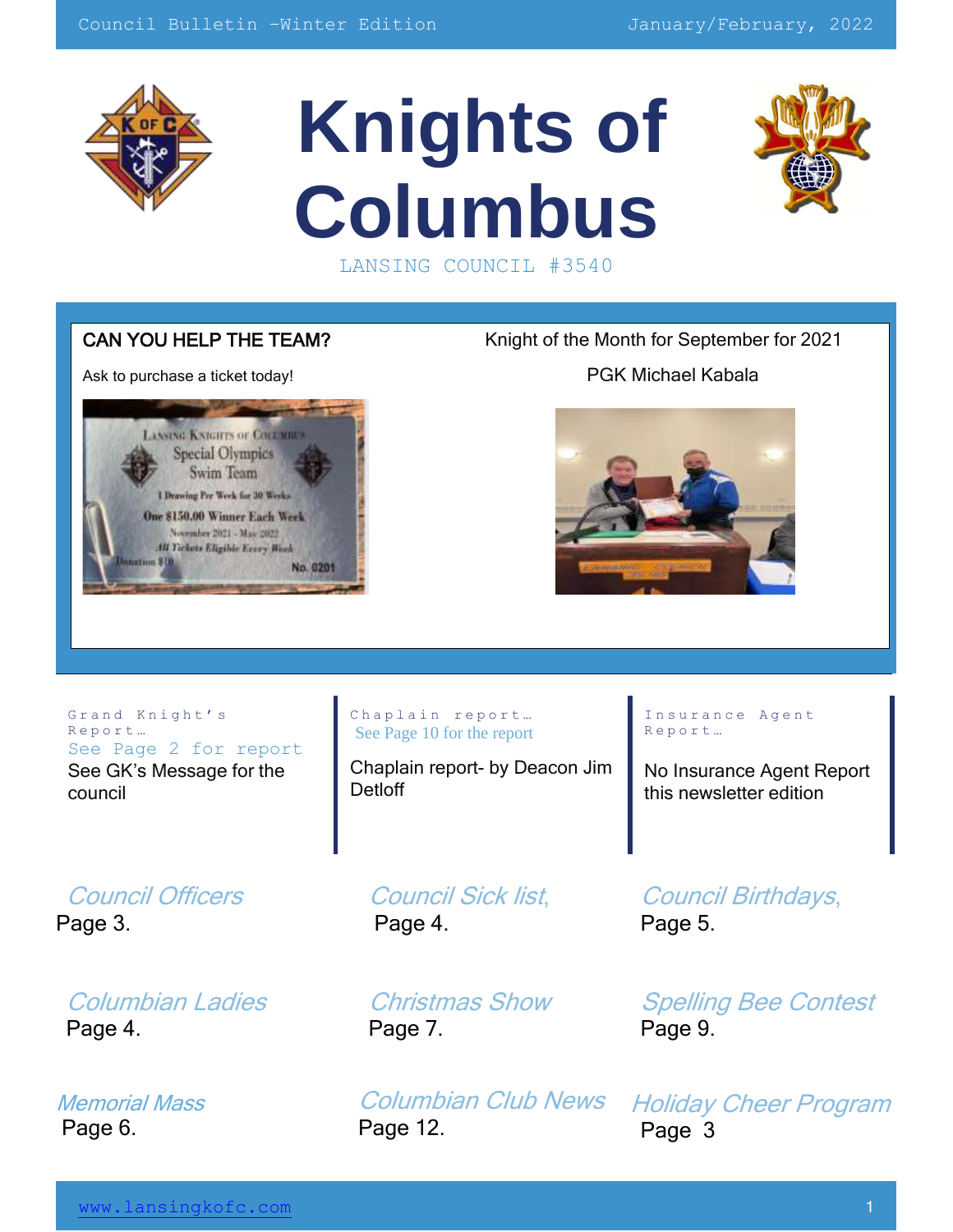# GRAND KNIGHT'S REPORT:

Dear Brother Knights,

Welcome to 2022! My hope is this will be a great year! Our council participated in many events this December. Our Children's Christmas Party took place on December 4th. We have over 40 children. It was nice to see so many families. I'd like to thank my wife, Elayne Tyderek, Lena Martinez, Miranda Ayala, Jen & Chris Siata, and Bob Layne for their help. Everyone had a wonderful time at Elvis Night. Thank you Mike Kabala and all the many volunteers who helped that evening. Thank you to Chris Siata for handling our Coat Drive. The Swim Team also had a Santa Party on December 14th. There were many excited young adults. Thanks to all of the coaches and volunteers who participated.

If you haven't already, you should definitely try out our new caterers, Steve and Tasha - The Cookout. The food was wonderful for both events. We are very lucky to have them.

Last year our council was able to raise over \$10,000 for our charities. My hope is to raise even more money this year.

I would really like members to contact me personally if you have any questions or concerns. I can be reached at barroger1@yahoo.com or 708.474.7604.

Please continue to pray for our church community and for the end of COVID.

Roger Tyderek

Grand Knight.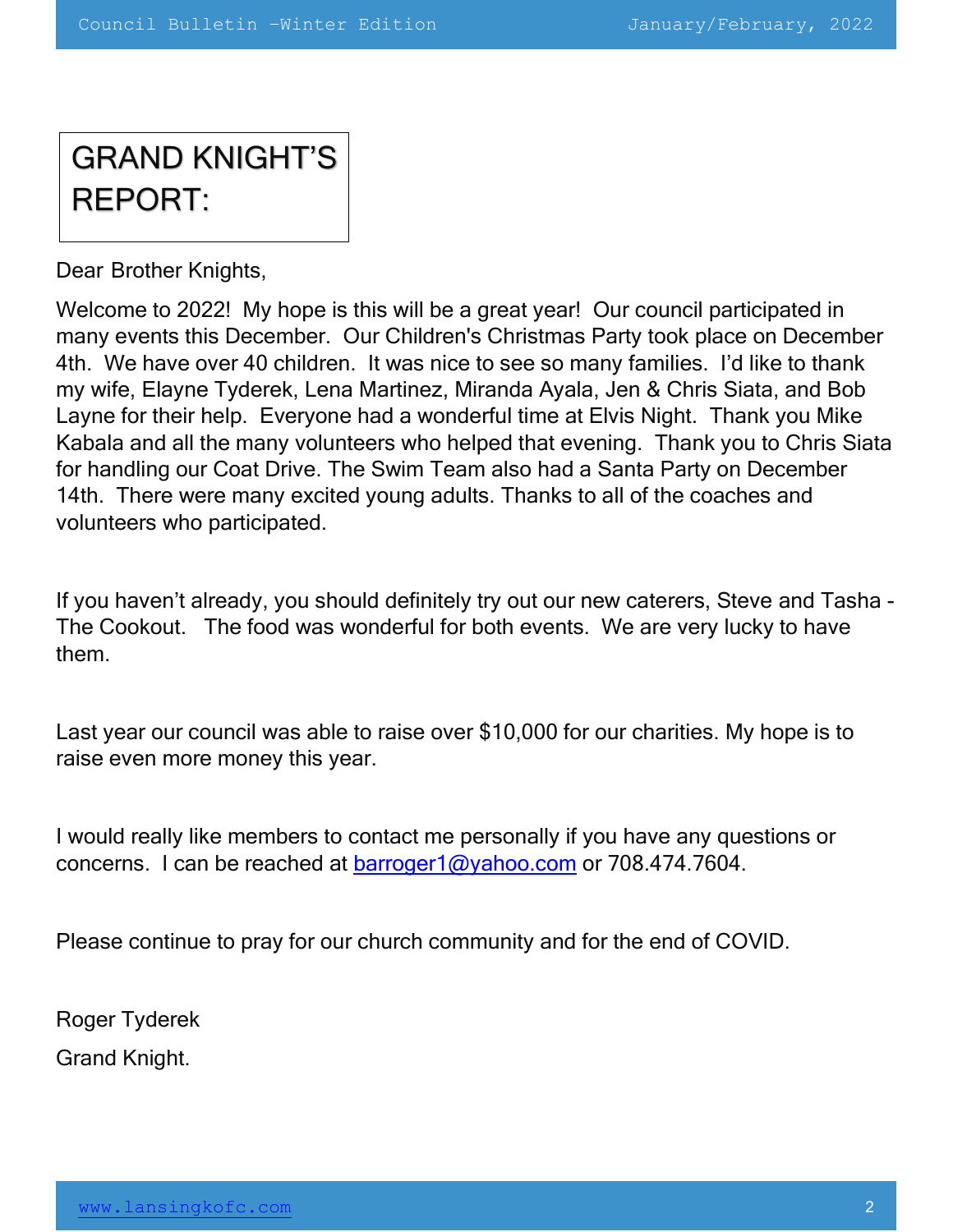#### ARE YOU UP TO DATE WITH YOUR DUES?

PGK Peter Marx, Financial Secretary

COUNCIL DUES - your Council Dues have been mailed out. We included a Holiday Cheer Program inside your envelope. You can pay your dues at our Council Meetings (First Tuesday of each Month) or Mail in a check or you may even pay using our PayPal account (LANSINGKC3540). Please pay your dues on time. This funding helps us run many events, such as our Children's Christmas Party, Spelling Bee, Free Throw Contest, Purchase Winter Jackets for Children, etc. If you have a change of address or email address. Please let our councils financial Secretary know. So we can send you the latest info on our Council events. We can mail or email our newsletter to you. So keep us posted on how you would like to receive our mail. F.S. Pete Marx.

### HOLIDAY CHEER PROGRAM

Once again we will be asking for a donation of one dollar a month from our members. All of the money we receive for this program will be given out to support communities and local food pantries. This is probably the 16th year we have run this program and last year we received just over \$1,600. A letter for this program will be mailed out with your council dues notification. Thank you, for your support. Chairperson - Pete Marx.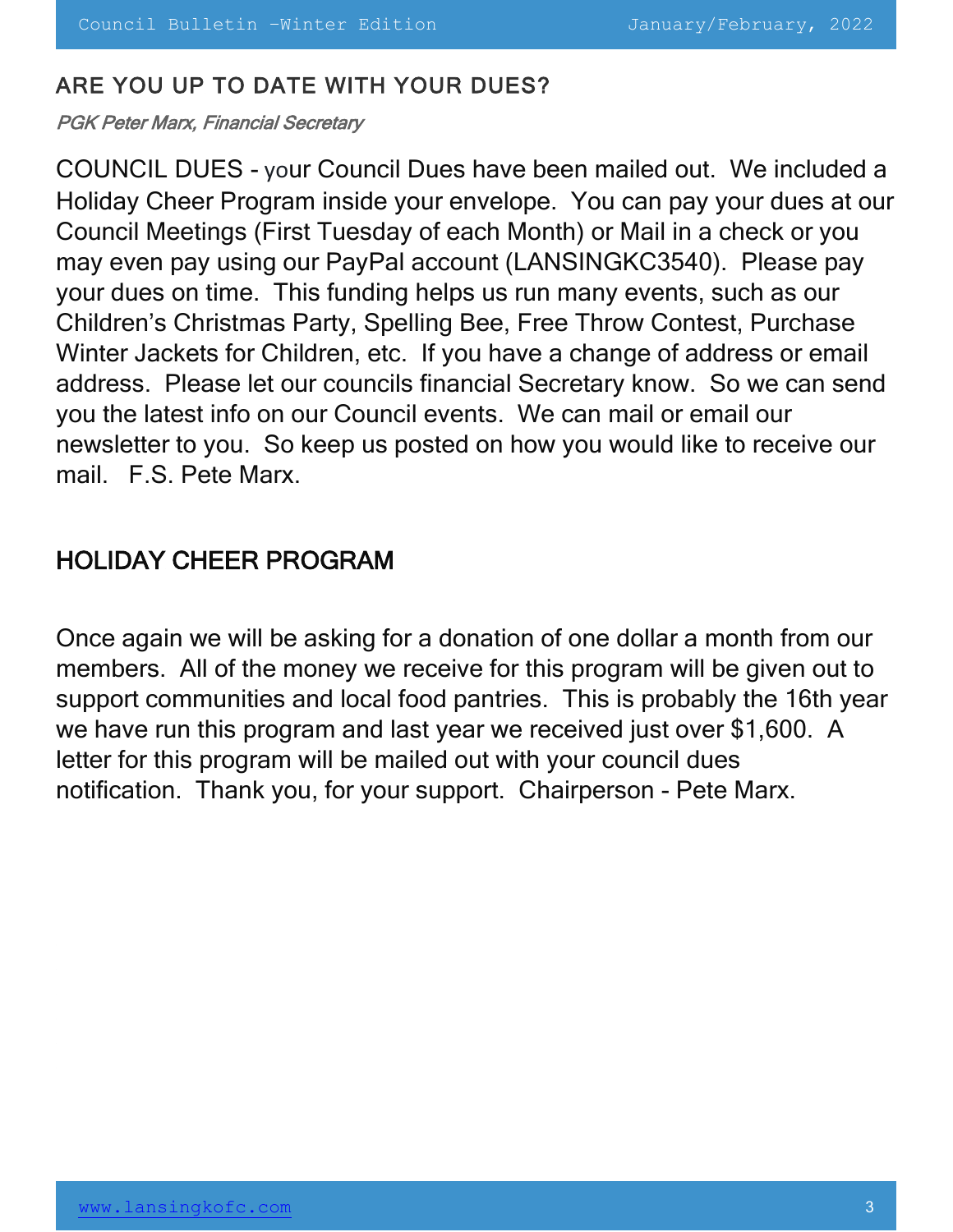Council Sick **Pray for those IN NEED!** 

Please keep all our members and ladies in your prayers as we must intercede for them; SK Ron & Joan Fisher, Jose Chavez, Jr., Joan Cipich, Dave Erickson, Chuck Knight, Greg & Clarita Morris, Dorothy Fill, Martha Pope, Rita Sanchez, PGK Chris A. Siatta, GK Roger S. Tyderek, Jr., PGK Ken Cuprisin, John & Chris Muldoon.

If there is someone you want to add to our Council Sick List, contact PGK Joseph Matlon at 219-365-8353.

#### Important Contacts:

| <b>Grand Knight</b>              | <b>Deputy Grand Knight</b>         | <b>FINANCIAL SECRETARY</b>         |
|----------------------------------|------------------------------------|------------------------------------|
| Roger Tyderek, Jr. 708-474-7604  | Chris J. Siatta Sr  (708)-495-3766 | PGK Peter Marx (219)-688-4241      |
| <b>SICK/CONDOLENCE</b>           | <b>NEWSLETTER EDITOR</b>           | <b>CHAPLAIN</b>                    |
| PGK Joseph Matlon (219) 365-8353 | Manuel Gonzalez (312) 509-3236     | Fr. David Krolczyk  (708) 828-2523 |
| <b>KASEY'S BANQUET HALL</b>      | <b>INSURANCE AGENT</b>             | <b>RECORDER</b>                    |
| Office (708) 895-7720            | John Blazevich (708)-646-6705      | Joe Sarwacinski  (219) 608-9233    |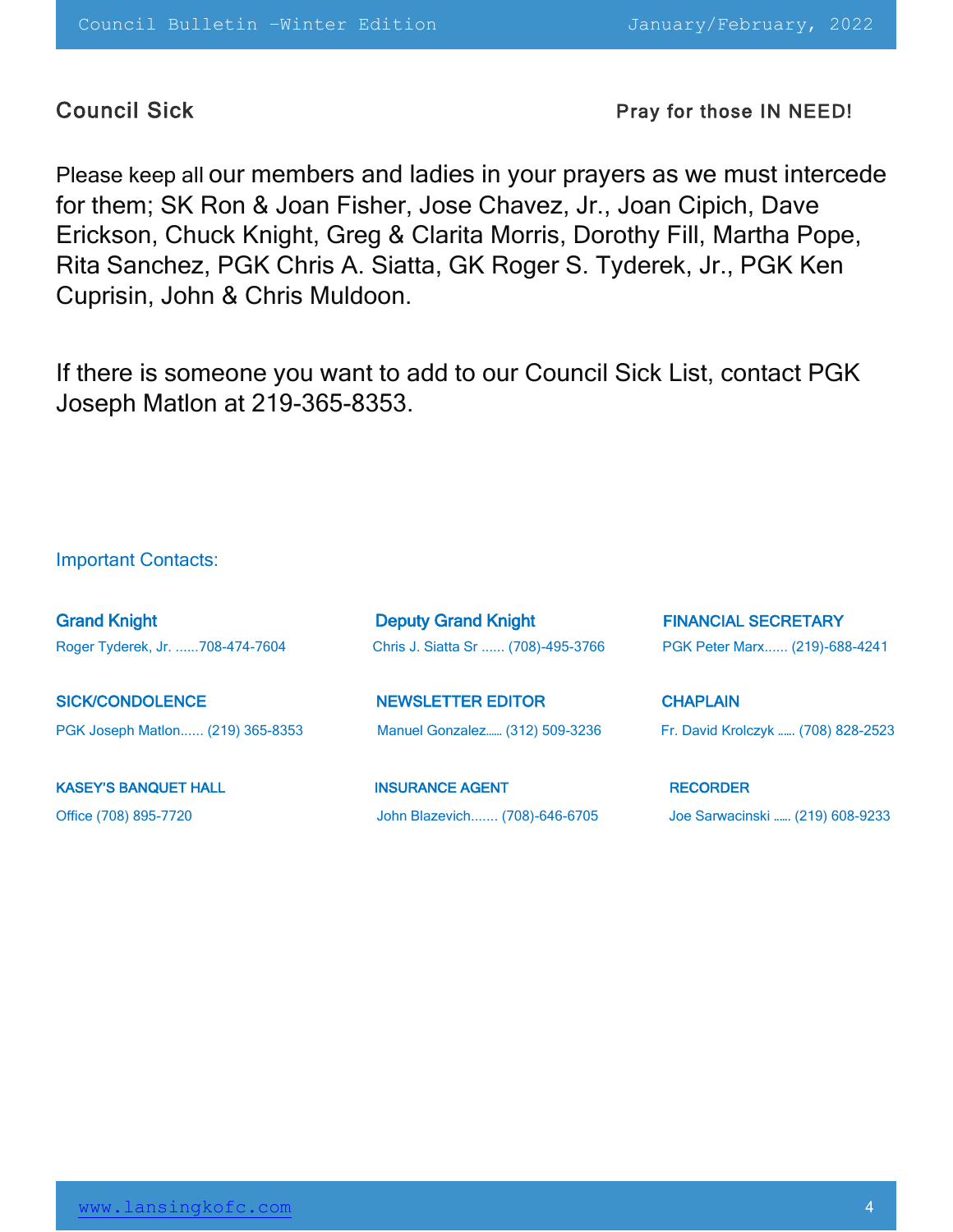Council Birthdays **Council Birthdays Have a Great Year!** 

JANUARY - Richard S Braze 3RD, Richard F Whitman 3RD, Richard J Podgorski 7<sup>TH</sup>, Kenneth R Swiatek 8<sup>TH</sup>, James P Montella 10<sup>TH</sup>, Ronald J Sienicki 10<sup>TH</sup>, Claude J Zajakowski 11<sup>TH</sup>, Leonard J Siurek 12<sup>TH</sup>, Thomas H Cipich 13<sup>TH</sup>, Michael J Cipich 16<sup>TH</sup>, Bernard J Healy 17<sup>TH</sup>, Peter Tyderek 21<sup>st</sup>, Nicholas De Laurentis 23<sup>RD</sup>, Ronald P Fisher 23<sup>RD</sup>, Frank W Maslanka 23<sup>RD</sup>, Michael F Leonard 26<sup>TH</sup>, Michael J Kabala 27<sup>TH</sup>, Matthew P Martinez 28<sup>TH</sup>, Ralph C Corriere 29<sup>TH</sup>

FEBRUARY - Stanley S Pamedis  $4^{TH}$ , Paul Ferrantelli  $5^{TH}$ , James T Fill  $6^{TH}$ , Rev Michael A Gabriel 6<sup>TH</sup>, Carl T Nejman 6<sup>TH</sup>, Walter G Jonassen 8<sup>TH</sup>, Mark E Ayala 11<sup>TH</sup>, Albert A Musuta 12<sup>TH</sup>, Robert T Burnley 14<sup>TH</sup>, Peter J Kaminsky 16<sup>TH</sup>, Gregory W Howe 19<sup>TH</sup>, Lance T Dal Santo 21<sup>sT</sup>, 38 John J Dyrek 21<sup>st</sup>, James P Leonard 23<sup>RD</sup>, Daniel T Murzyn 23<sup>RD</sup>, Olaf C Abrahamson 25TH, Michael P Sweeney 25TH, Steven R Robinette 28TH.

## COLUMBIAN LADIES REPORT



Happy New Year! Hope all of you had a wonderful holiday. Columbian Ladies will be changing the dates and times of our meetings. Please check the next newsletter for more information. Thank you to all our members who helped with all of the December Events.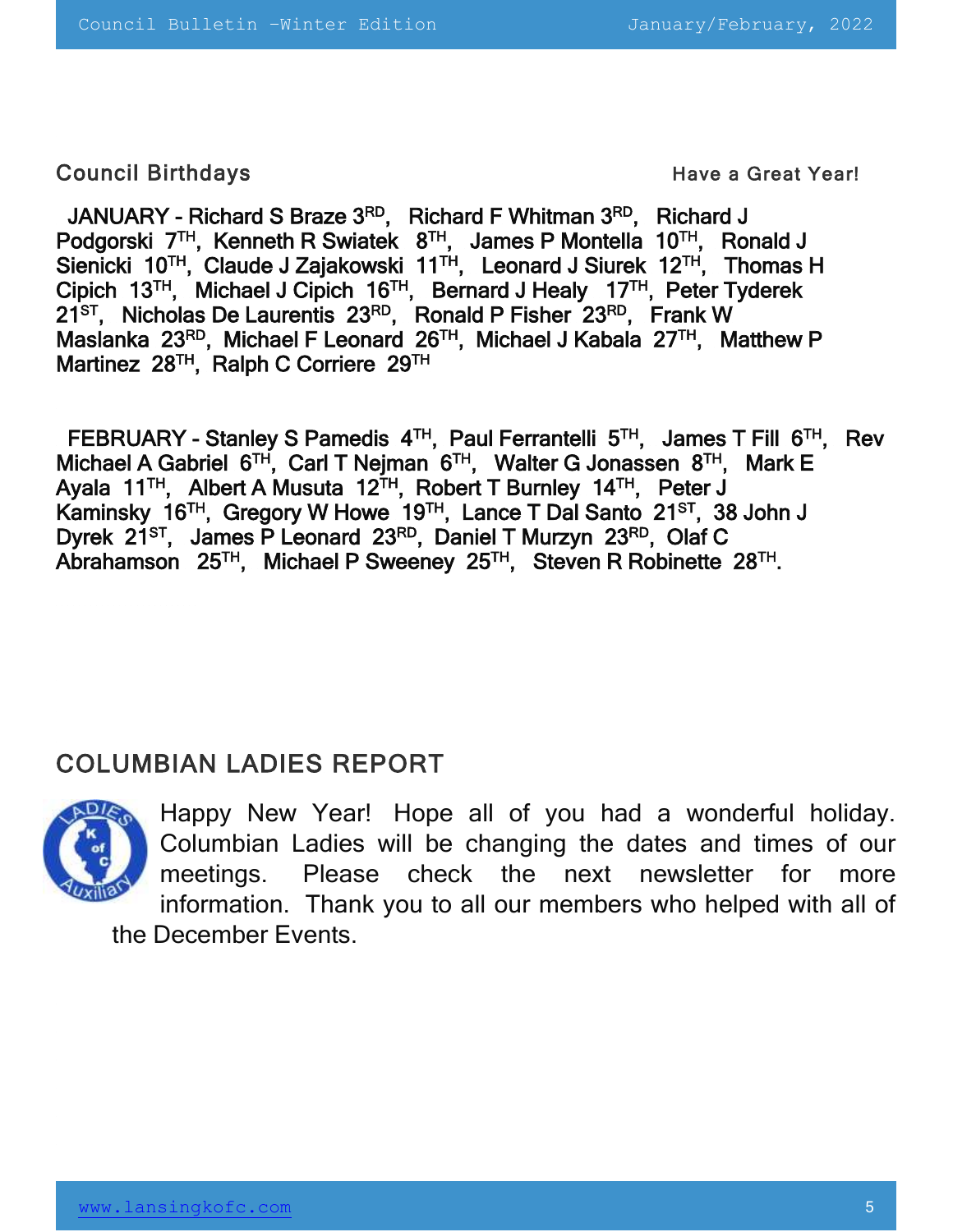#### MEMORIAL MASS

On Sunday, December 12, at All Souls Catholic Parish, (St. Ann's worship site), Lansing Council #3540 hosted our annual Memorial



Mass which took place at the 8:30am Mass. Our Champlain, Rev. David Krowlczyk and Deacon Jim Detloff, celebrated this Mass of Remembrance for our fellow Brother Knights and Sir Knights who have passed away this past year. Thank you for those Brother Knights who attended this very special Mass. Let us never forget those who have gone before us marked with the Sign of Faith.

Eternal Rest Grant unto these Brother Knights of Lansing Council #3540 OH LORD.



ROBERT BLAKE RICHARD CZARNECKI JOSEPH DARRAGH ROBERT TINTARI RICHARD CASEY FRED JORITZ STANLEY SZYKOWNY JOSHUA FONSECA

Acting Church Director PGK Michael Kabala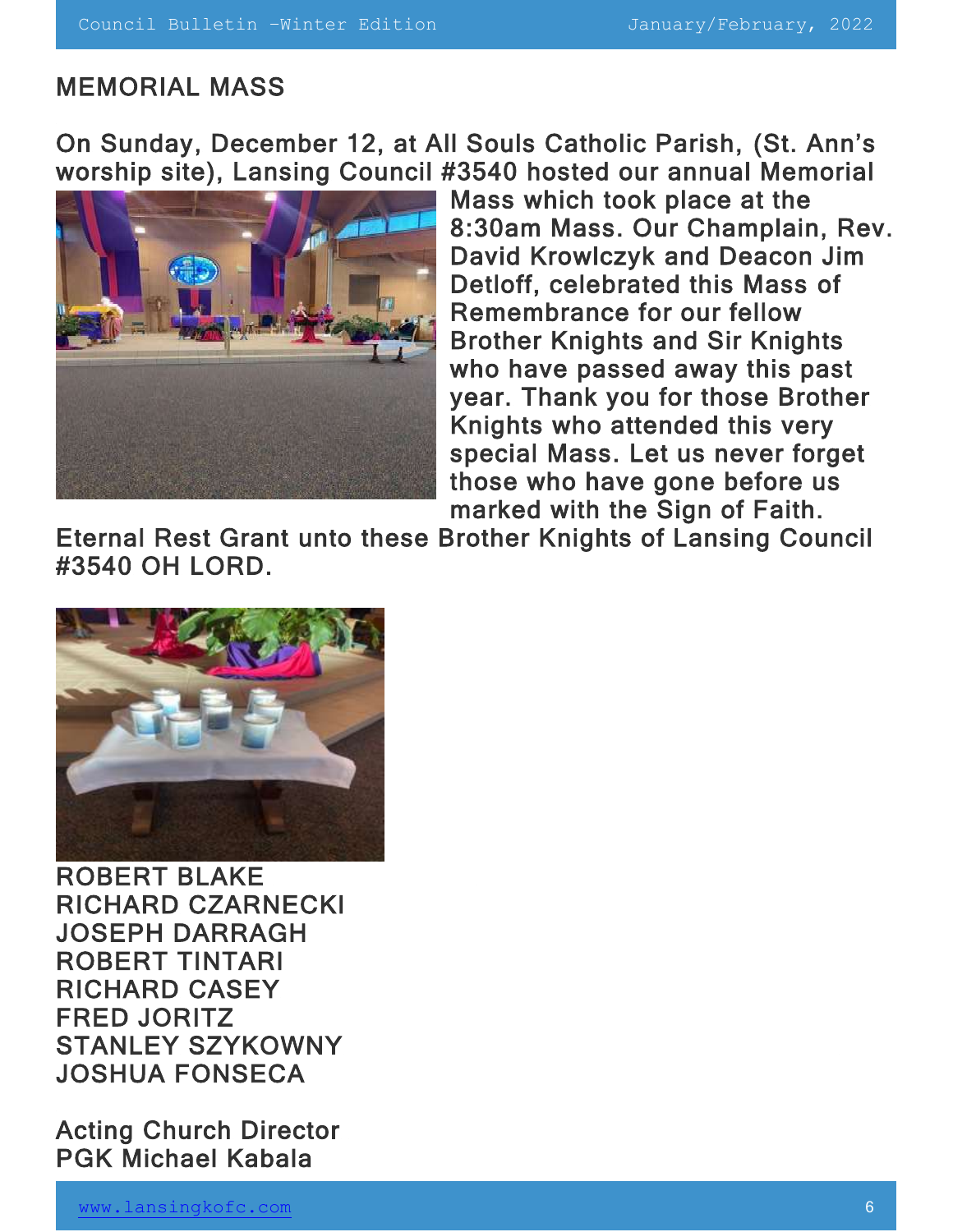

### RICK SAUCEDO - THE PRINCE OF ROCK & ROLL

Friday evening,

December 17, our newly renovated Banquet Hall, was host to our annual Christmas Show. After a year off because of the pandemic, approximately 225 people filled the Hall for a fun filled evening. This year, Chicago's very own Elvis Tribute Artist, Rick Saucedo,



entertained everyone with many hits of the King of Rock & Roll, Elvis Presley. Rick also included various Christmas songs in his repertoire. This was our 6th annual Christmas Show which began back in 2015 and Rick was the performer of that very FIRST Show!

It was truly a wonderful night which was enjoyed by all.

As well as the superb entertainment, guests were treated to TWO 50/50 raffle drawings and THREE raffle baskets that were raffled off, as well. There was a cash bar





available all evening and everyone was treated to a VERY delicious buffet style dinner, with a choice of 3 different ice cream desserts, by our new caterer, THE COOKOUT, run and operated by Steve and Tasha Garcia. Both worked SO hard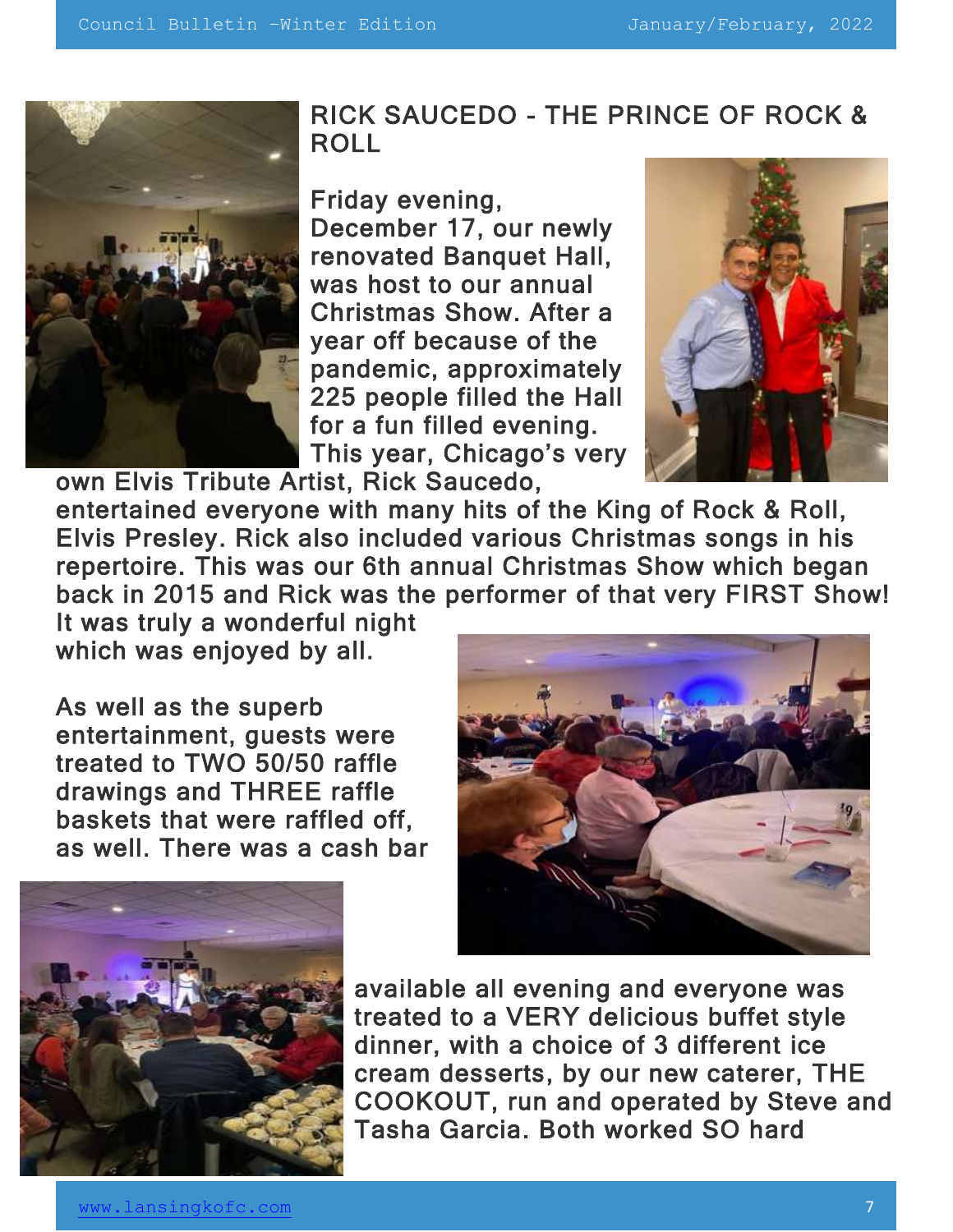making everything PERFECT, which they did, for their first Knights of Columbus Christmas Show!



To make a show like this possible, there is a lot of hard work that goes on behind the scenes. I would like to make a special mention those who worked so hard, helping me put everything together. A word of thanks to Fr. Mark who gave me permission to use the stage from St. James the Greater, which saved us a lot of money. Also, thanks to Paul Garrity who is a parishioner of St.

James, for transporting and setting the stage up, too. My most sincere gratitude to Office Manager, Kathy Bailey, and Deb Tarbell

for taking phone calls and selling tickets at the Office. Not to forget all our bartenders who sold tickets every day at every one of their shifts, as well. Thanks to Howard and Tracy Morrison, Bob Layne, Matthew Martinez, Mike Sanchez, and Steve (custodian), for their attention to detail, making everything so right.

In closing, a BIG thank you to Columbian Lady and wife of our Grand



Knight, Elayne Tyderek, for making the centerpieces, which always look so festive. Special thanks to JoAnn and Pam who served as our bartenders, the ENTIRE evening! Thanks to the 4 servers who continuously ran all night, making sure everything was right with the food and dessert. I can't say enough about Dean & Cindy Hope who single handily worked almost 5 hours selling 50/50 raffle tickets for 2 raffle drawings that netted the council a total of \$767.00! Finally, a BIG shout out to Tom Cipich and Tommy Lessner who manned the basket table ALL night, collecting a whopping \$863.00 for all 3 baskets!

> Event Chairman PGK Michael Kabala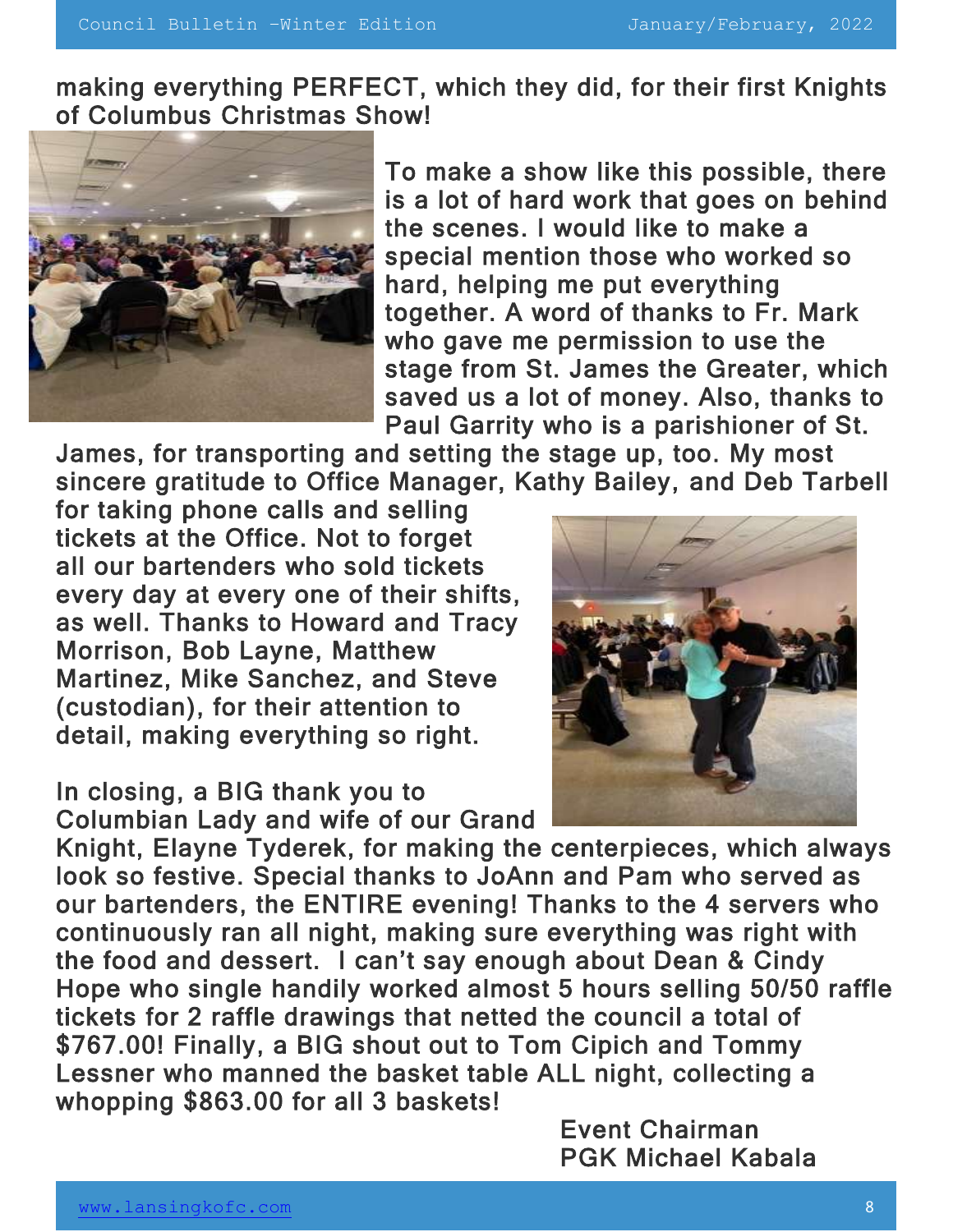#### COUNCIL SPELLING BEE

Knights of Columbus- Lansing Council # 3540 is sponsoring our annual spelling bee, which will take place on Saturday, January 29, 2022. Registration will begin at 10:00am and the contest will start at 10:30am. This event will be held at Kasey's Banquet Hall, Lakeside room located at 17800 Lorenz Ave, Lansing. This event is for Girls and Boys from 5<sup>th</sup> grade to 8<sup>th</sup> grade. This competition is open to the public at no cost. The First, Second and Third place winners will receive a trophy and compete in the Regional Spelling Bee, which will take place in March, 2022. The Chairperson is Pate Marx.

The Lansing knights of Columbus of Special Olympics swim team



again

and coaches would like to thank green river pools for donating a battery for our lift chair thanks



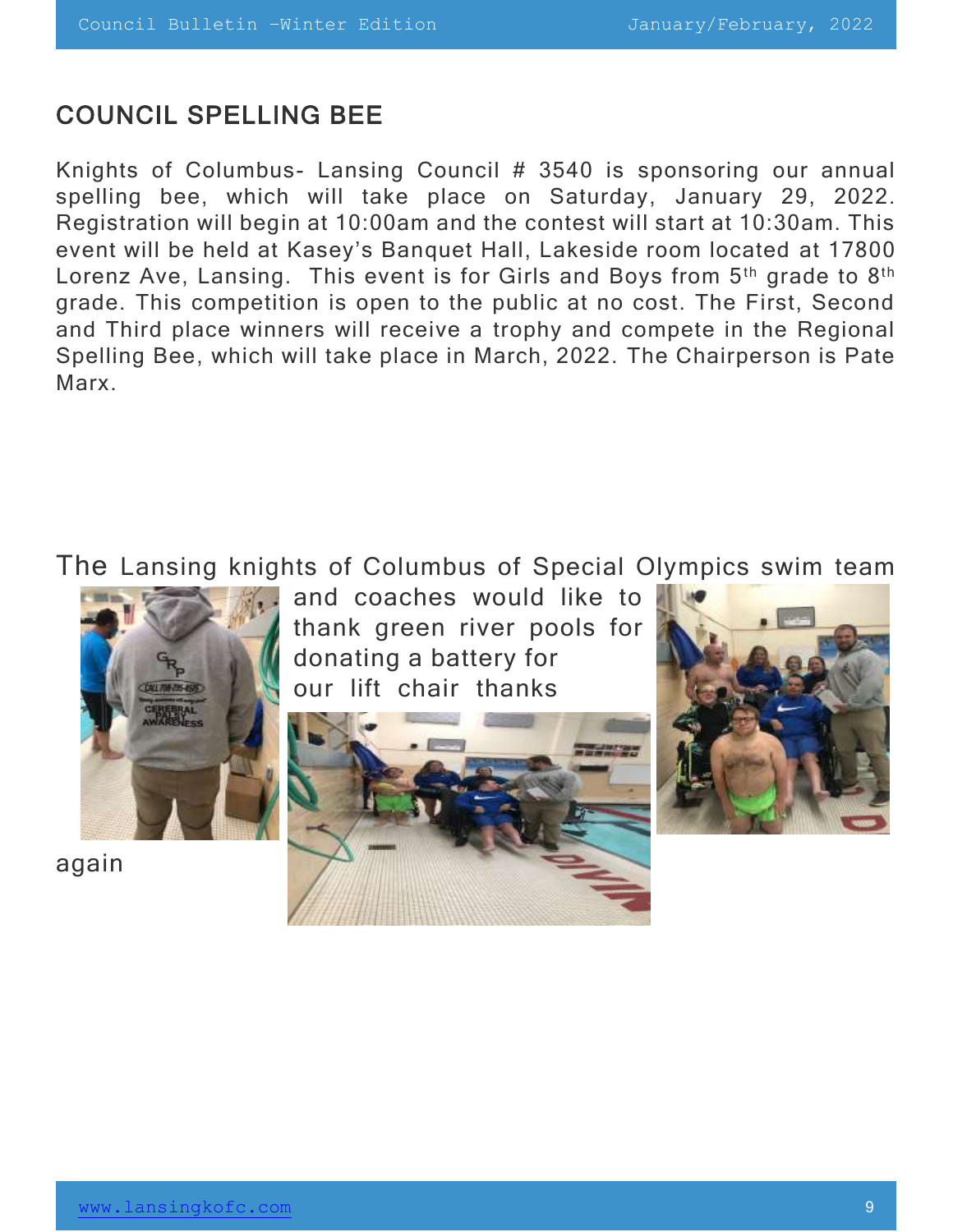# Chaplain Report ACECNTUATE THE POSITIVE

One of the qualities of presenting information in this age of instant access is that of being as negative as possible. Most shows on television contain some sort of violence whether if be physical or psychological. People in those shows tend to treat each other badly, even when the situation is defined as humorous. News and talk programs on both TV and radio highlight the most negative actions of people as they relate to each other. Sports programs like to emphasize rough physical contact. Even weather forecasts concentrate upon past, current or future weather events that make life less humane. And even though we do not realize it, we react by tuning our minds and spirits to these negative feelings.

The following are the words from a song *Accentuate the Positive* which was popular in 1945 during the Second World War

You've got to accentuate the positive

Eliminate the negative

Latch on to the affirmative

Don't mess with Mister In Between

You've got to spread joy up to the maximum

Bring gloom down to the minimum

Have faith or pandemonium

Liable to walk upon the scene

In all our lives there are many positives. They are there, present to us, but we usually do not recognize them because they are usually what is supposed to be. So, while being bombarded by the negative doings of society, we need to actively look for them, seek them out as if they were some treasure. Once we have found them, we need to rejoice in their presence. There is even a way in which we can be active in creating positive things in our lives, that is, by doing good things for others. Working within the Church is the most obvious way of doing good for others, even if our actions are only praying for others. As Knights, we have at our disposal the entire community of brothers in our organization. We can work within our brotherhood to do good for those within the K of C and we can join with our brothers in doing good for those who are in need outside.

What about "Mister In Between"? To be in between the negative and the positive is to do nothing!

Deacon Jim Detlo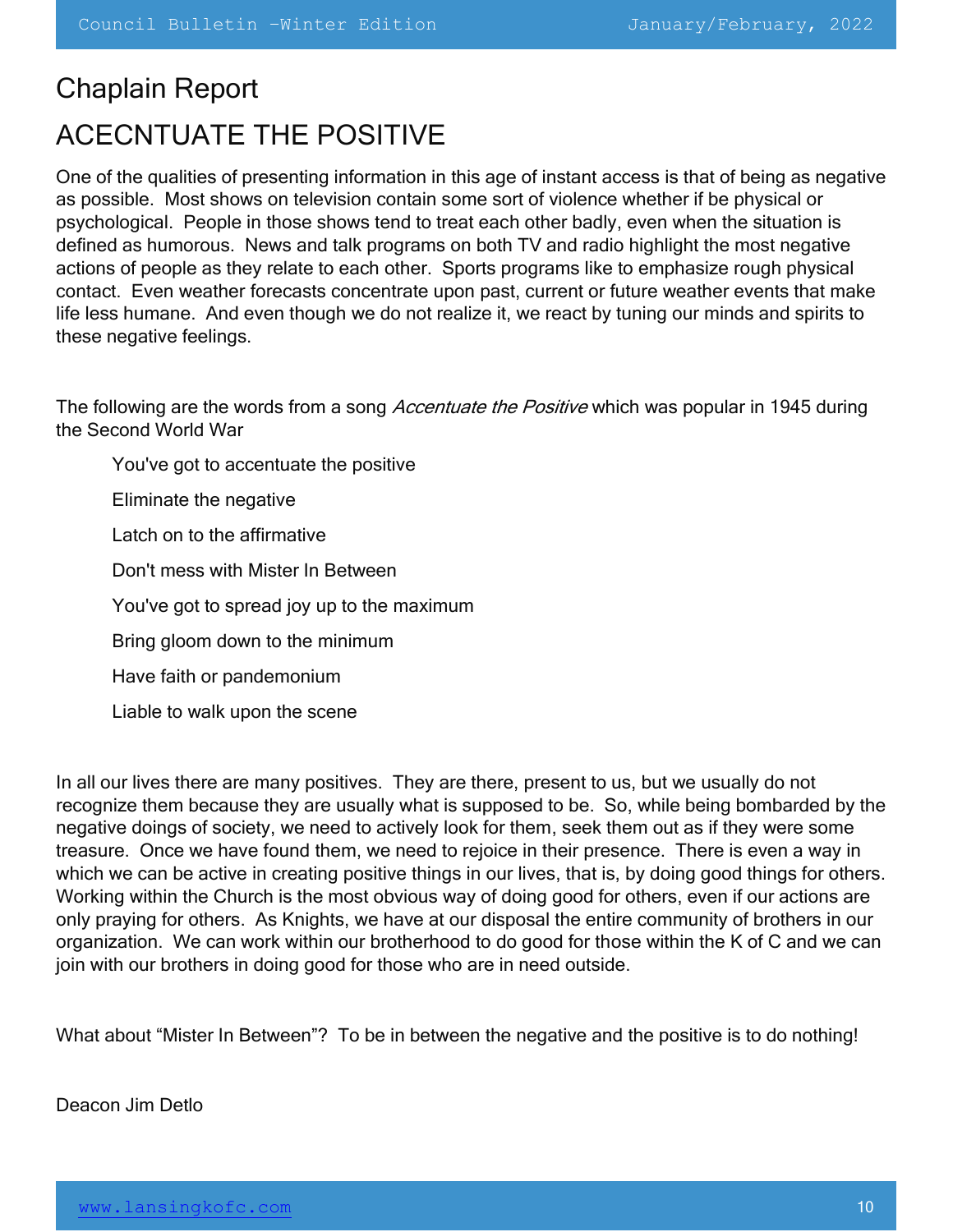#### COLUMBIAN CLUB NEWS

#### Happy New Year – 2022!

With a lot of help from our partner the Cookout on Wheels caterers, Kasey's Banquet Hall and Lounge is proud to announce that the restaurant will be re-opening in January 2022. It is the hope that many of you will bring your families to Kasey's Restaurant for dinner either on a Friday, Saturday or Sunday night. Watch either Facebook, the club website: www.lansingkc.com or an email near you for the exact opening date.



To bring more foot traffic into the facility, the Club is also proud to announce that we will be partnering with 97.1FM the Drive radio station for an event. The annual Traveling Thirsty Thursday will be making a

stop on Thursday, January 13<sup>th</sup> from 5-7pm. The Drive promises to have ticket give away, opportunities to win prizes and all the while enjoying free food for an hour and taking advantage of our happy hour drink special for the day.

Keeping our momentum moving forward, the Club is also working to finalize a menu to hold a Valentine's Day event on Saturday, February 12<sup>th</sup>. Dinner, Dancing and music have been confirmed, but as the cost and menu are finalized, like mentioned above: Watch either Facebook, the club website: www.lansingkc.com or an email near you for the complete Valentine's Day details.

 $\sim\sim\sim\sim$ 

Thank you.

**Matthew**